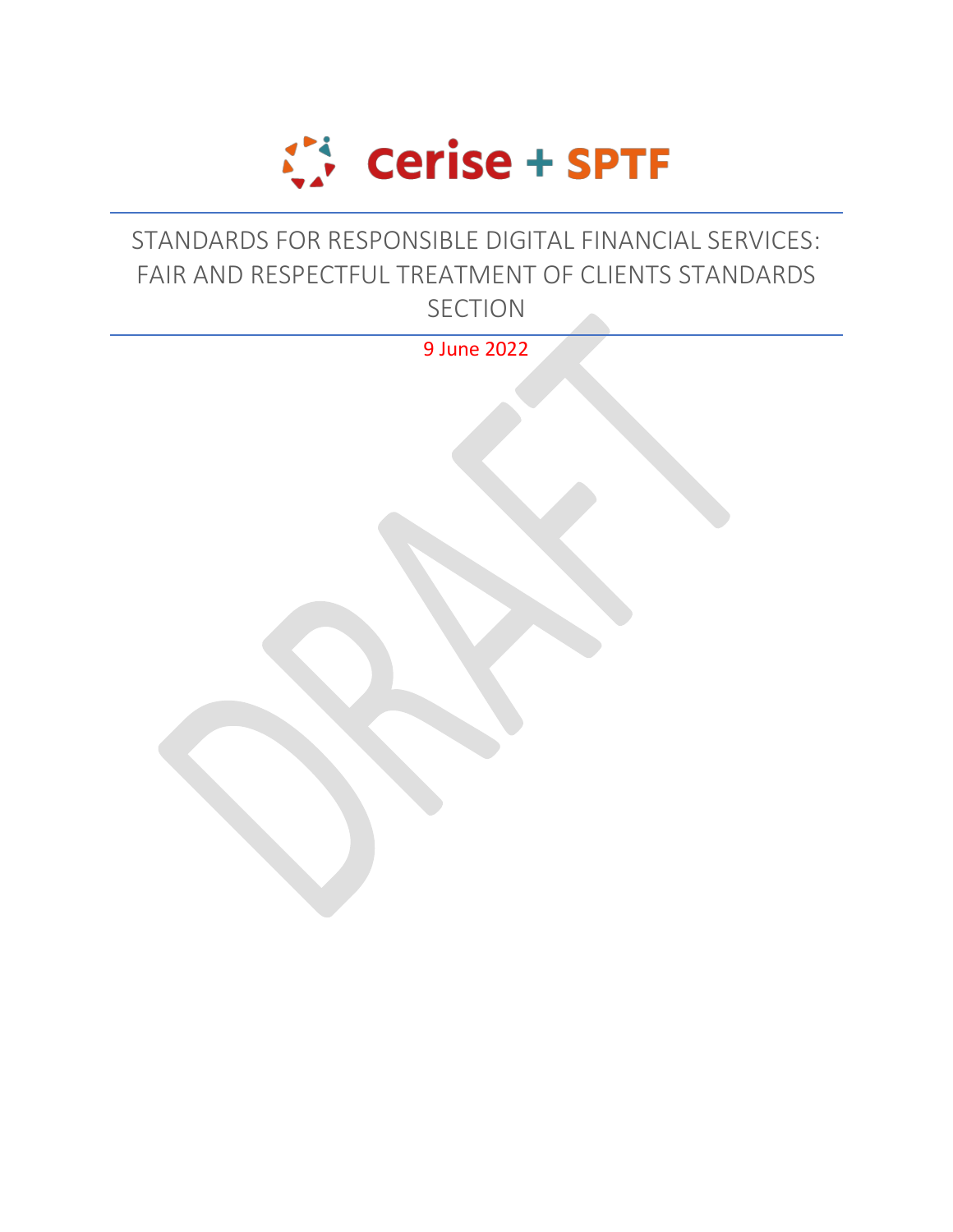

## **CERISE + SPTF Draft Standards: Fair and Respectful Treatment of Clients**

*(as of 9 June 2022)*

*Note*: *The Universal Standards for Social and Environmental Performance Management already contain a standard, with associated practices, on fair and respectful treatment of clients. During the DFS standards working group discussion, the group validated that those practices are still relevant, though several raised doubts that in a model where the FSP has no in-person interaction with clients, it is as feasible to inform clients as thoroughly about their right to fair treatment as it is when FSPs do see clients in-person. Nonetheless, we can seek to do so. The table below reminds us of what the Universal Standards manual already includes related to fair and respectful treatment of clients. The section "Standards for Fair and Respectful Treatment of Clients," shown below the table with existing standards and practices, presents the additional standards that the working group suggests could be relevant specific to digital financial services providers*.

| 4.C.               |           | Standard The provider enforces fair and respectful treatment of clients.                                   |
|--------------------|-----------|------------------------------------------------------------------------------------------------------------|
| 4.C.1              | EP.       | The provider's code of conduct requires fair and respectful treatment of clients.                          |
| 4.C.1.1            | Indicator | The provider's code of conduct states the organizational values, standards of professional conduct,        |
|                    |           | and treatment of clients that it expects of all employees, and defines the sanctions to apply in case of   |
|                    |           | a breach.                                                                                                  |
| 4.C.1.2            | Indicator | The provider's policies prohibit the following:                                                            |
| 4.C.1.2.1 Detail   |           | Corruption, theft, kickbacks, fraud                                                                        |
| $4.C.1.2.2$ Detail |           | Client intimidation: using abusive language, using physical force, limiting physical freedom, sexual       |
|                    |           | harassment, shouting at the client, entering the client's home uninvited, publicly humiliating the client, |
|                    |           | using threats                                                                                              |
| 4.C.1.2.3 Detail   |           | Discrimination against all internationally recognized Protected Categories. [Note: Protected               |
|                    |           | Categories are as follows: People over 40 years old; Sex; Race/ethnicity/national extraction/social        |
|                    |           | origin /caste; Religion; Health status, including HIV status; Disability; Sexual orientation; Political    |
|                    |           | affiliation/opinion; Civil/marital status; Participation in a trade union.]                                |
| 4.C.1.3            | Indicator | The provider informs clients, verbally or in writing, about the prohibited behaviors found in the code     |
|                    |           | of conduct.                                                                                                |
| 4.C.1.4            | Indicator | If the provider partners with third parties, it reviews the the third party's code of conduct prior to     |
|                    |           | signing a contract to check for commitment to fair and respectful treatment of clients.                    |

| 4.C.2            | <b>EP</b> | The provider does not use aggressive sales techniques.                                                 |
|------------------|-----------|--------------------------------------------------------------------------------------------------------|
| 4.C.2.1          | Indicator | The provider has internal controls to monitor whether employees or agents are engaging in              |
|                  |           | aggressive sales.                                                                                      |
| 4.C.2.2          | Indicator | The provider's incentive structure does not promote aggressive sales.                                  |
| 4.C.2.2.1 Detail |           | When front-line employees' salaries are comprised of a fixed and a variable portion, the fixed portion |
|                  |           | must represent at least 50% of total salary.                                                           |
| 4.C.2.2.2 Detail |           | The provider monitors front-line employees' productivity ratios and investigates those that are above  |
|                  |           | a predetermined threshold.                                                                             |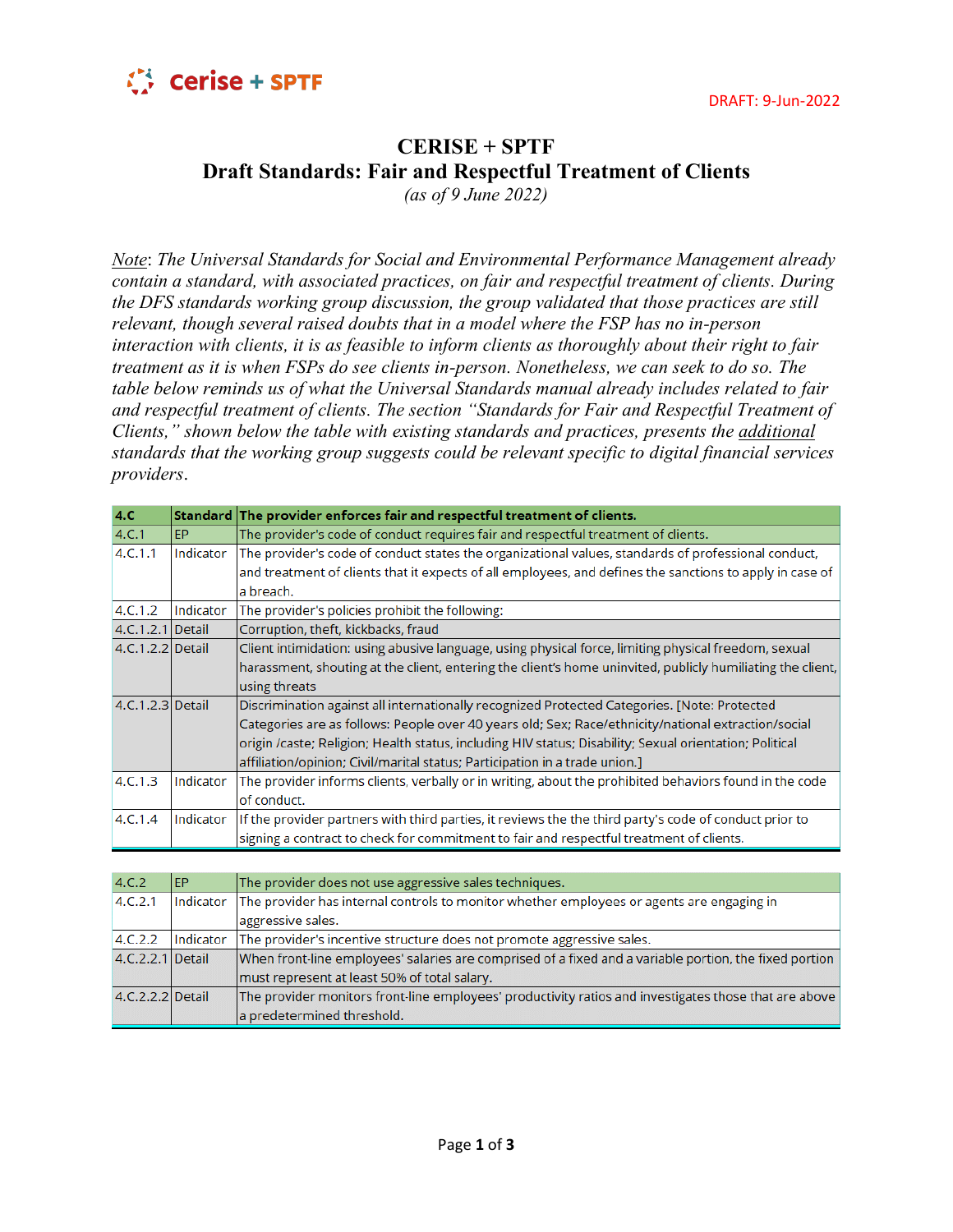

| 4.C.3            | <b>IEP</b> | The provider protects clients' rights to respectful treatment during the loan collection process.           |
|------------------|------------|-------------------------------------------------------------------------------------------------------------|
| 4.C.3.1          | Indicator  | The provider's collections policy includes the following:                                                   |
| 4.C.3.1.1 Detail |            | A list of appropriate and inappropriate debt collections practices, including collateral seizing practices. |
| 4.C.3.1.2 Detail |            | A schedule for the collections process that allows time for the debt collector to determine the             |
|                  |            | reasons for a client's default and for the client to find solutions.                                        |
| 4.C.3.1.3 Detail |            | The provider informs the client prior to seizure of collateral, allowing the client to attempt to remedy    |
|                  |            | the default.                                                                                                |
| 4.C.3.1.4 Detail |            | A prohibition on sales of the clients' collateral to the provider, the staff of the provider, to their      |
|                  |            | relatives, or to third parties involved in the seizing process.                                             |
| 4.C.3.2          | Indicator  | The provider restructures or writes off loans on an exceptional basis, based on a list of cases of          |
|                  |            | specific distress.                                                                                          |

### **Standards for Fair and Respectful Treatment of Clients**

- 1. Inform your customers of the top risks they incur if they use the products or services offered via a partner.
- 2. Incorporate human touch at minimum at the following points in a customer's journey: a) Onboarding/receiving information about the product; b) Resolving a problem or complaint; c) Answering customer questions
- 3. Record calls made to the call center to monitor customer service, noting performance when responding to complaints both about the provider's services and complaints about third-party providers.
- 4. As part of the agent selection criteria, consider whether the personality, culture, and language(s) spoken will appeal to your target customers.
- 5. When you educate customers about a product, teach not only how the product works but also what behaviors are good/bad from the service providers, which can be employees, agents, other partners.

#### Guidance on fair and respectful treatment of clients: concepts, examples of real practice, and questions to address

### **Concepts**

• When considering how to share information with customers who have USSD phones, remember that these USSD phones can have limited storage, meaning there is a risk that customers will not receive SMS messages that you send.

Examples of real practice:

• CGAP has a market monitoring toolkit for the regulator, and one tool it recommends is mystery shopping of providers in part to identify when discrimination is happening. It says in Zambia, a provider was discriminating against pregnant women and mystery shopping confirmed this.

Outstanding questions:

• Are all of the original fair and respectful treatment standards applicable in a fully digital context? Specifically, it is relevant to talk to customers about the approved staff code of conduct of a fintech, if those customers use only mobile money from a fintech that provides only digital financial services?